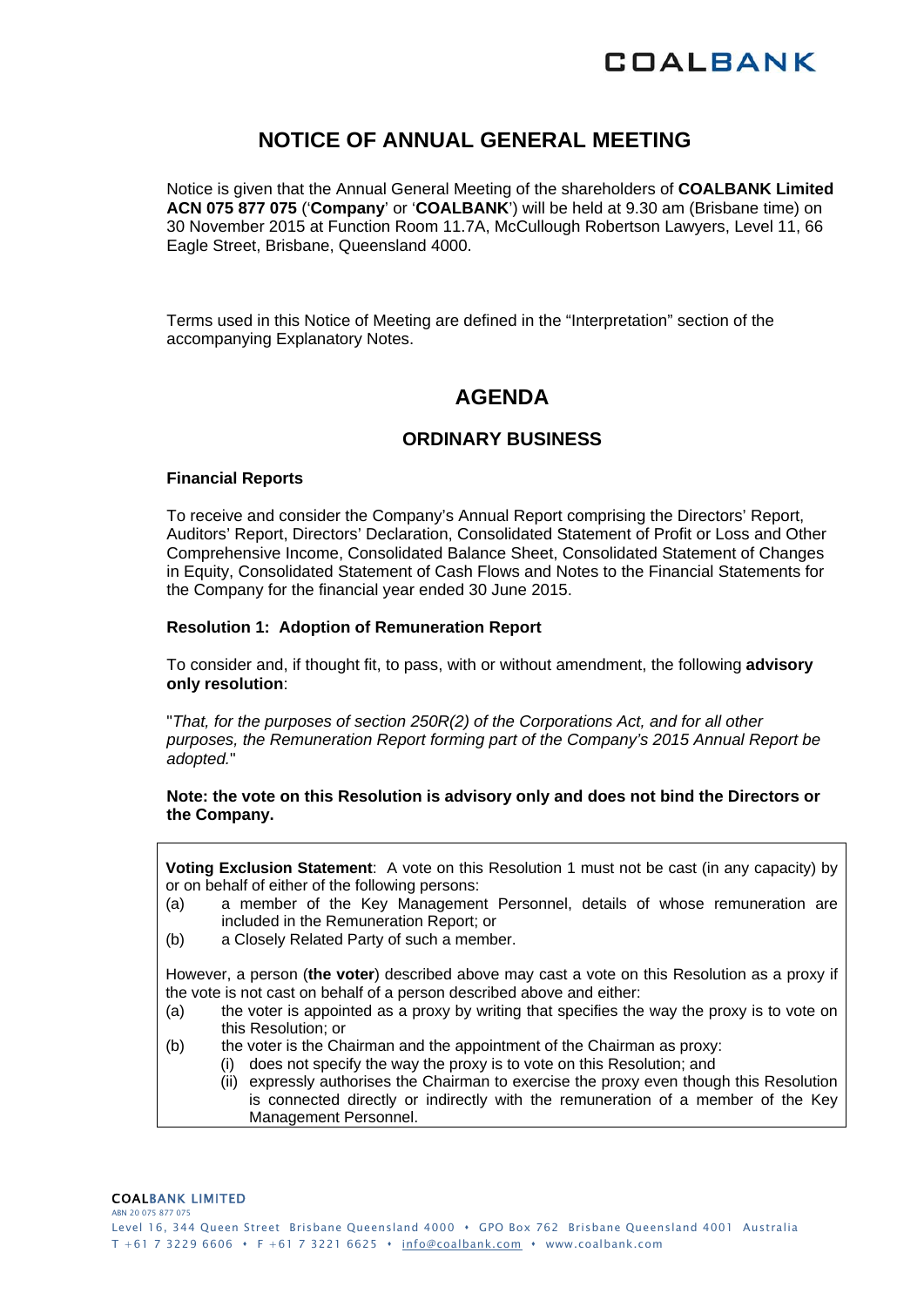### **Resolution 2: Re-Election of Director – Mr Anthony Chan**

To consider and, if thought fit, to pass the following resolution as an **ordinary resolution**:

"*That Mr Anthony Chan, who retires in accordance with the Company's constitution and, being eligible, offers himself for re-election, be re-elected as a Director*."

#### **Resolution 3: Re-Election of Director – Dr George Lam**

To consider and, if thought fit, to pass the following resolution as an **ordinary resolution**:

*"That Dr George Lam, who retires in accordance with the Company's constitution and, being eligible, offers himself for re-election, be re-elected as a Director."* 

#### **Resolution 4: Approval of 10% Placement Facility**

To consider and, if thought fit, to pass the following resolution as a **special resolution**:

*"That, for the purposes of Listing Rule 7.1A and for all other purposes, Shareholders approve the issue of Equity Securities up to 10% of the issued capital of the Company (at the time of the issue) (10% Placement Facility) calculated in accordance with the formula prescribed in Listing Rule 7.1A.2 and on the terms and conditions in the Explanatory Notes."* 

**Voting Exclusion Statement**:The Company will disregard any votes cast on this Resolution 4 by any person who may participate in the 10% Placement Facility and a person who might obtain a benefit, except a benefit solely in the capacity of a Shareholder, if the resolution is passed, and any of their Associates, unless it is cast:

- (a) by a person as proxy for a person who is entitled to vote (in accordance with the directions on the Proxy Form); or
- (b) by a person chairing the Meeting as proxy for a person who is entitled to vote (in accordance with a direction on the Proxy Form to vote as the proxy decides).

Please refer to the Explanatory Notes attached to this Notice for more information regarding Resolutions 1 to  $4$ 

#### **GENERAL BUSINESS**

To consider any other business as may be lawfully put forward in accordance with the constitution of the Company.

#### **By Order of the Board**

hew Starty

Leni Stanley Company Secretary 28 October 2015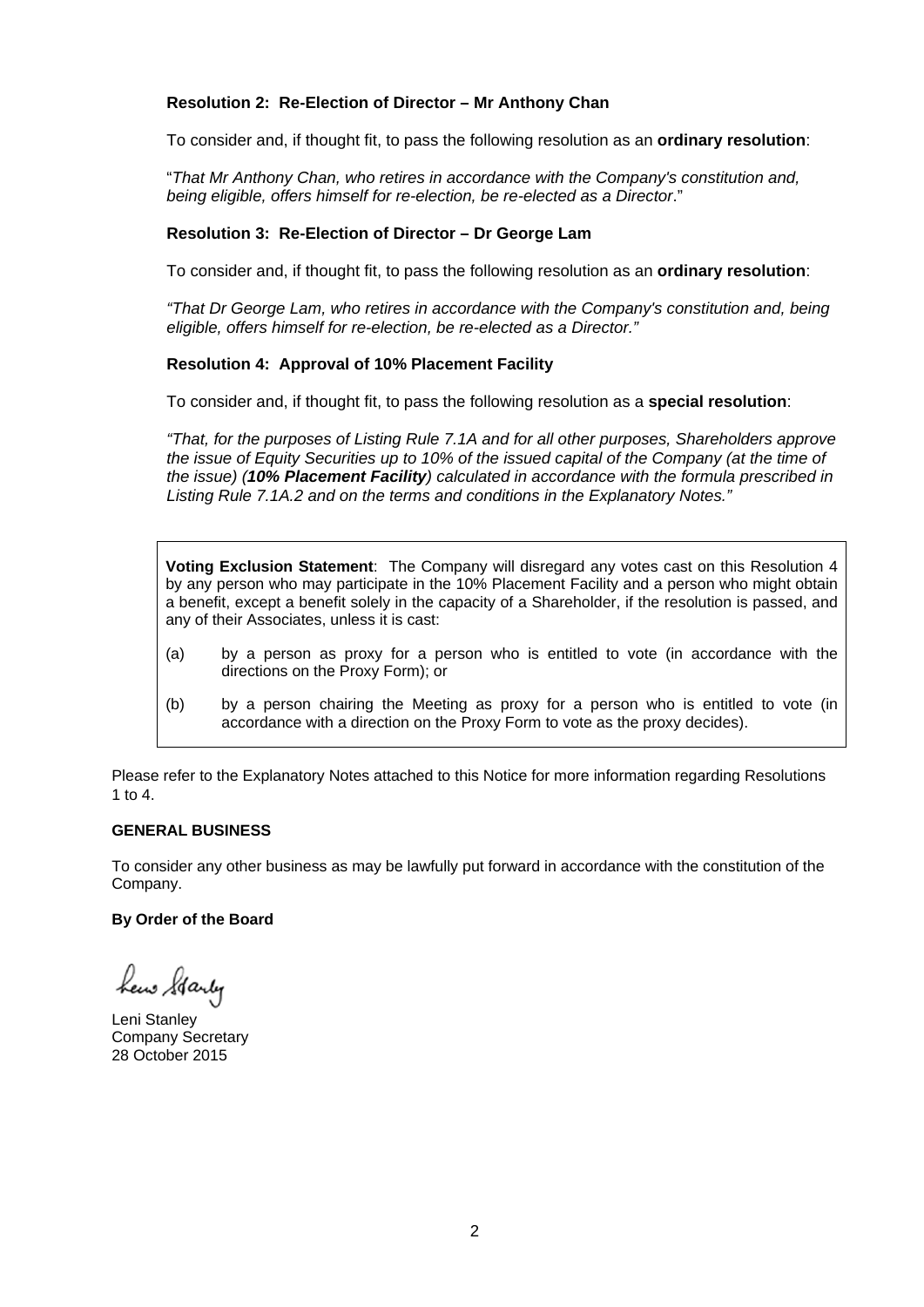# **EXPLANATORY NOTES COALBANK LIMITED**

**A.C.N. 075 877 075** 

These Explanatory Notes have been prepared for the information of Shareholders in connection with the business to be conducted at the Annual General Meeting to be held on 30 November 2015.

These Explanatory Notes form part of and should be read in conjunction with the accompanying Notice. A number of words and terms used in these Explanatory Notes have defined meanings, which are set out at the end of these Explanatory Notes.

## **Consider the Company's Annual Report**

This item does not require voting by shareholders. It is intended to provide an opportunity for Shareholders to raise questions on the financial statements and reports. The Company's auditor will be present at the Meeting and available to answer any questions in relation to the conduct of the audit.

## **Resolution 1: Adoption of Remuneration Report**

The Board has submitted its Remuneration Report to Shareholders for consideration and adoption by way of a non-binding advisory resolution.

The Remuneration Report is set out in the Directors' Report section of the Annual Report. The Report:

- (a) explains the Board's policy for determining the nature and amount of remuneration of executive directors and senior executives of the Company;
- (b) explains the relationship between the Board's remuneration policy and the Company's performance;
- (c) sets out remuneration details for each Director and the most highly remunerated senior executives of the Company; and
- (d) details and explains any performance conditions applicable to the remuneration of executive directors and senior executives of the Company.

A reasonable opportunity will be provided for discussion of the Remuneration Report at the Meeting.

The Remuneration Report, which is part of the Annual Report, has been sent to Shareholders who have made an election to receive the Annual Report. Copies of the Annual Report are available by contacting the Company's Share Registry or visiting the Company's website www.coalbank.com.

If 25% or more of votes that are cast on this non-binding Resolution are voted against the adoption of the Remuneration Report at two consecutive AGMs, Shareholders will be required to vote at the second of these AGMs on a resolution (a Spill Resolution) that another meeting be held within 90 days (Spill Meeting), at which:

(a) all the Company's Directors (other than any Managing Director) cease to hold office immediately before the end of the Spill Meeting; and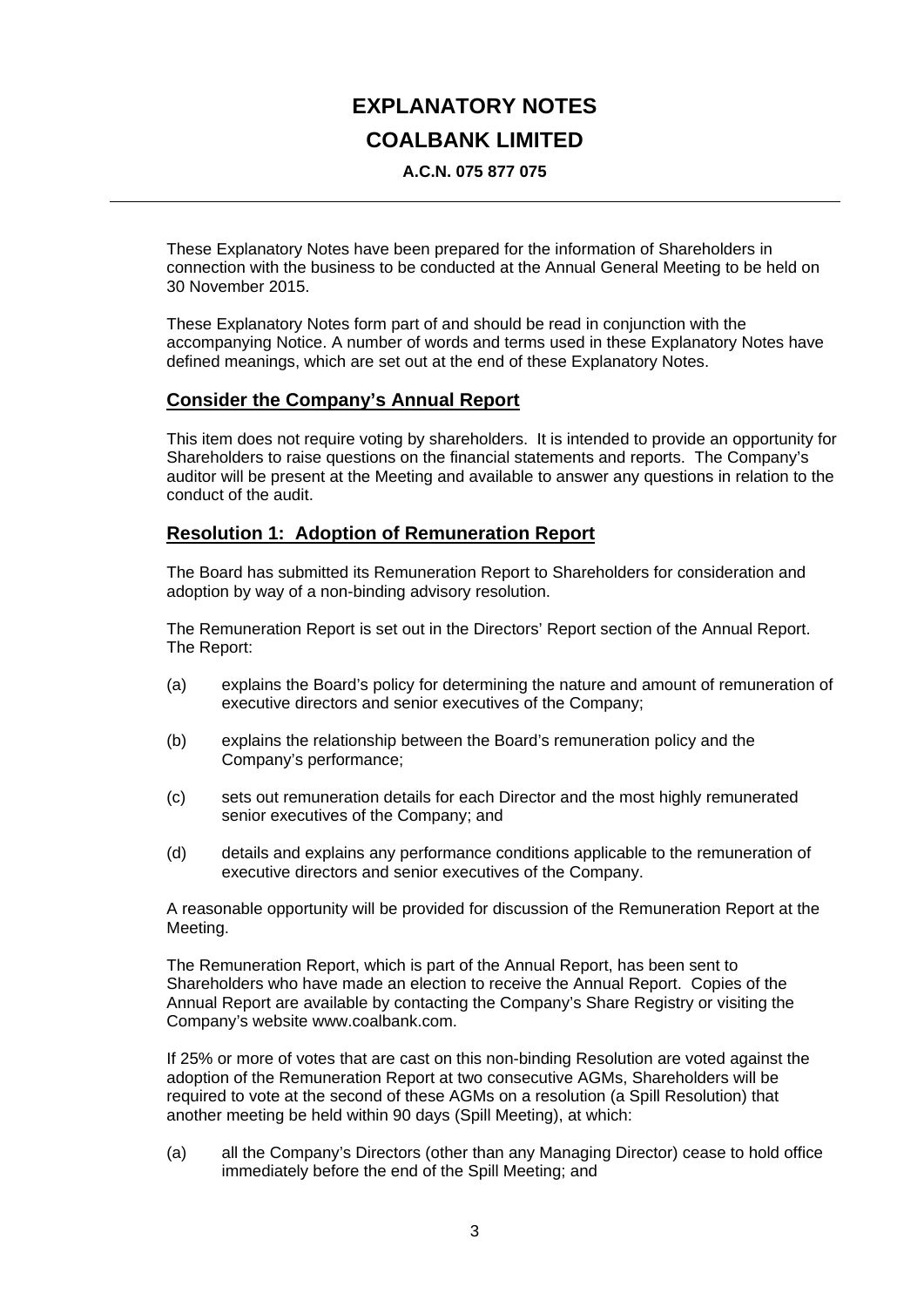(b) resolutions to appoint persons to offices that will be vacated immediately before the end of the Spill Meeting will be put to the vote at the Spill Meeting.

The approval threshold for the Spill resolution is 50% or more of the votes that are cast on the resolution.

At the 2014 AGM, shareholders voted in favour of the Remuneration Report, and no first 'strike' was recorded by the Company.

The Board unanimously recommends that Shareholders vote in favour of Resolution 1.

## **Resolution 2: Re-Election of Director – Mr Anthony Chan**

In accordance with the Company's constitution, Mr Anthony Chan retires by rotation at the Meeting and, being eligible, offers himself for re-election.

Mr Chan is the chairman and sole director of Treasure Wheel. He is also the chairman of its parent company, Loyal Strategic Investment Limited.

Mr Chan has extensive experience in managing both listed and unlisted entities engaged in the resource industry, commercial and residential development, and early childhood education. Mr Chan is also actively involved in community services and organisations.

All of the Directors support Mr Chan's re-election as a Director and recommend that Shareholders vote in favour of this Resolution 2.

### **Resolution 3: Re-Election of Director – Dr George Lam**

In accordance with the Company's constitution, Dr George Lam retires by rotation at the Meeting and, being eligible, offers himself for re-election.

Dr Lam has over 30 years of international experience in general management, management consulting, strategy consulting, corporate governance, direct investment, investment banking and fund management across the telecommunications/media/technology, consumer/healthcare, infrastructure/real estates, energy/resources and financial services sectors.

All of the Directors support Dr Lam's re-election as a Director and recommend that Shareholders vote in favour of this Resolution 3.

#### **Resolution 4: Approval of 10% Placement Facility**

Listing Rule 7.1A enables eligible entities to issue Equity Securities up to 10% of its issued Share capital through placements over a 12 month period after the AGM (**10% Placement Facility**). The 10% Placement Facility is in addition to the Company's 15% placement capacity under Listing Rule 7.1.

An eligible entity for the purposes of Listing Rule 7.1A is an entity that is not included in the S&P/ASX 300 Index and has a market capitalisation of \$300 million or less. The Company is an eligible entity.

The Company is now seeking Shareholder approval by way of a special resolution to have the ability to issue Equity Securities under the 10% Placement Facility.

The exact number of Equity Securities to be issued under the 10% Placement Facility will be determined in accordance with the formula prescribed in Listing Rule 7.1A.2 (see below).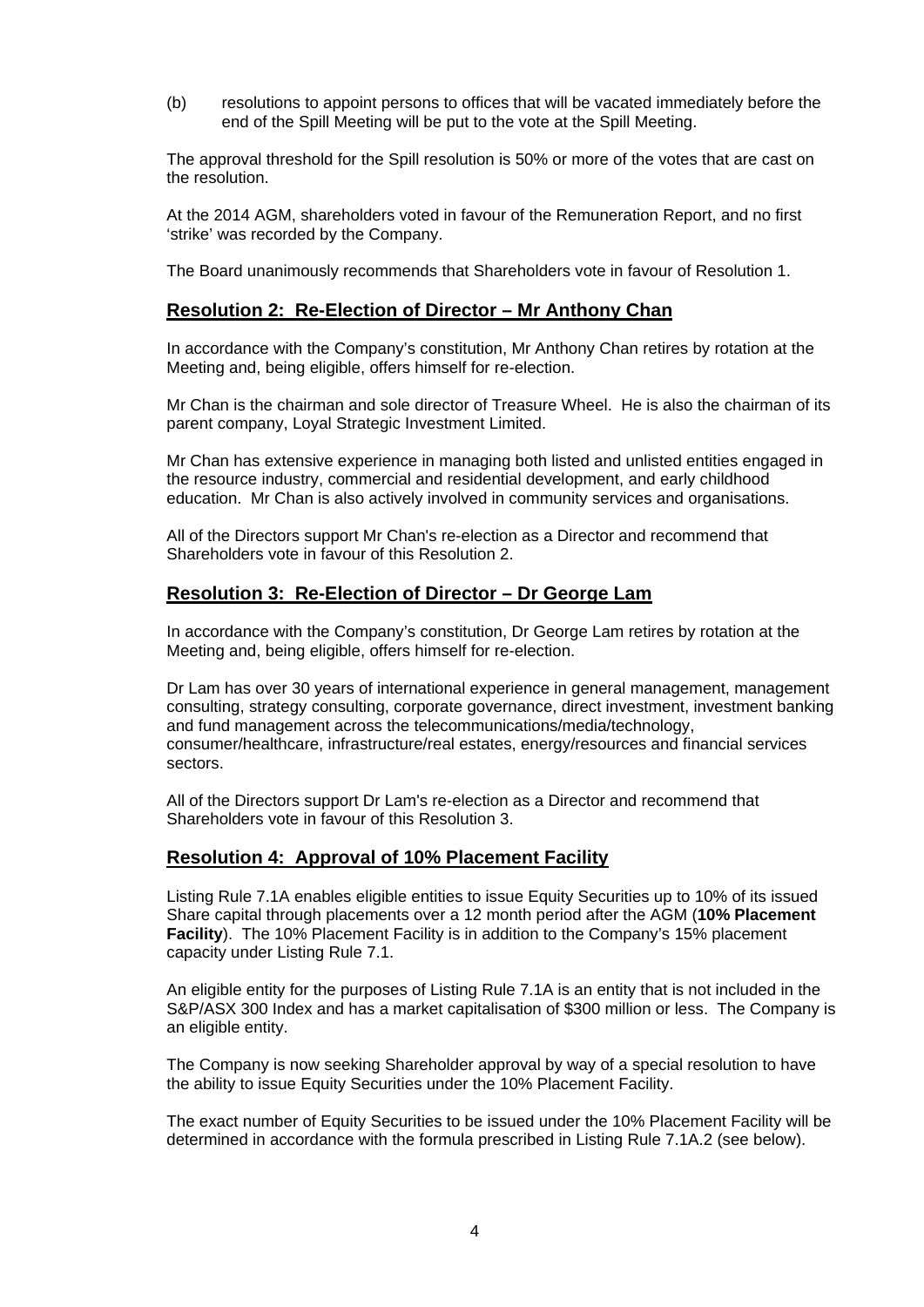The Company is seeking a mandate to issue securities under the additional 10% Placement Facility to enable the Company to pursue its growth strategy with the flexibility to act quickly as potential business opportunities arise.

The Board believes that this Resolution 4 is in the best interests of the Company and unanimously recommend that Shareholders vote in favour of this Resolution 4.

#### **Description of Listing Rule 7.1A**

(a) Shareholder approval

The ability to issue Equity Securities under the 10% Placement Facility is subject to Shareholder approval by way of a special resolution at an AGM.

(b) Equity Securities

Any Equity Securities issued under the 10% Placement Facility must be in the same class as an existing quoted class of Equity Securities of the Company.

The Company, as at the date of this document, has on issue only 1 class of Equity Securities, being Shares.

(c) Formula for calculating 10% Placement Facility

Listing Rule 7.1A.2 provides that eligible entities which have obtained Shareholder approval at an AGM may issue or agree to issue, during the 12 month period after the date of the AGM, a number of Equity Securities calculated in accordance with the following formula:

### **(A x D) – E**

**'A'** is the number of Shares on issue 12 months before the date of issue or agreement:

- (i) plus the number of fully paid Shares issued in the 12 months under an exception in Listing Rule 7.2;
- (ii) plus the number of partly paid Shares that became fully paid in the 12 months;
- (iii) plus the number of fully paid Shares issued in the 12 months with approval of holders of Shares under Listing Rule 7.1 and 7.4. This does not include an issue of fully paid Shares under the entity's 15% placement capacity without Shareholder approval;
- (iv) less the number of fully paid Shares cancelled in the 12 months.

*'***D'** is 10%;

'**E**' is the number of Equity Securities issued or agreed to be issued under Listing Rule 7.1A.2 in the 12 months before the date of the issue or agreement to issue that are not issued with the approval of Shareholders under Listing Rule 7.1 or 7.4.

(d) Listing Rule 7.1 and Listing Rule 7.1A

The ability of an entity to issue Equity Securities under Listing Rule 7.1A is in addition to the entity's 15% placement capacity under Listing Rule 7.1.

At the date of this document, the Company has on issue 982,051,715 Shares. The Company therefore has a capacity to issue:

(i) 147,307,757 Equity Securities under Listing Rule 7.1; and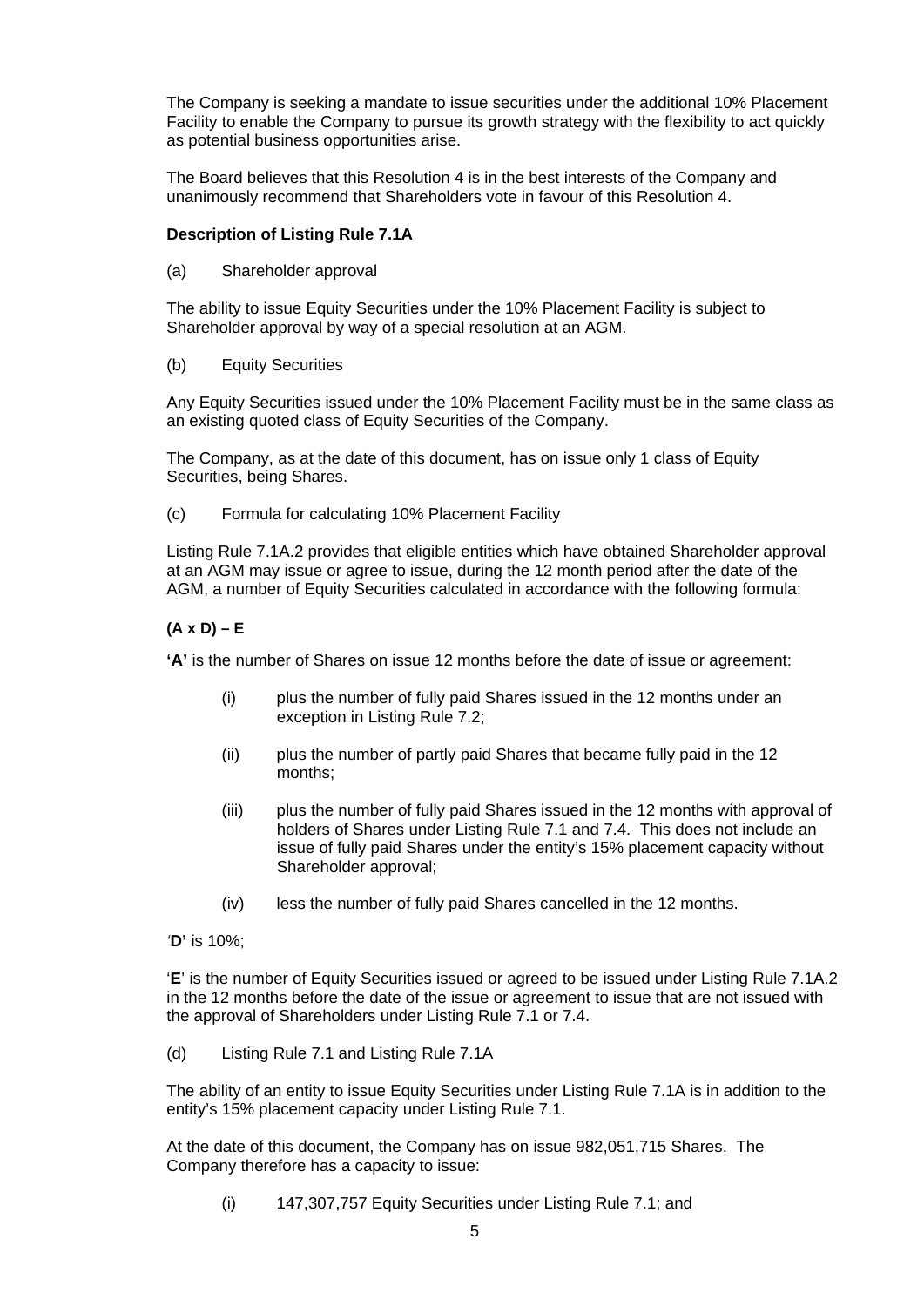(ii) 98,205,171 Equity Securities under Listing Rule 7.1A.

The actual number of Equity Securities that the Company will have capacity to issue under Listing Rule 7.1A will be calculated at the date of issue of the Equity Securities in accordance with the formula prescribed in Listing Rule 7.1A.2 (refer to Section (c) above).

(e) Minimum Issue Price

The issue price of Equity Securities issued under Listing Rule 7.1A must be not less than 75% of the VWAP of Equity Securities in the same class calculated over the 15 Trading Days immediately before:

- (i) the date on which the price at which the Equity Securities are to be issued is agreed; or
- (ii) if the Equity Securities are not issued within 5 Trading Days of the date in paragraph (i) above, the date on which the Equity Securities are issued.
- (f) 10% Placement Period

Shareholder approval of the 10% Placement Facility under Listing Rule 7.1A is valid from the date of the AGM at which the approval is obtained and expires on the earlier to occur of:

- (i) the date that is 12 months after the date of the AGM at which the approval is obtained; or
- (ii) the date of the approval by Shareholders of a transaction under Listing Rules 11.1.2 (a significant change to the nature or scale of activities) or 11.2 (disposal of main undertaking),

or such longer period if allowed by ASX (**10% Placement Period**).

## **Listing Rule 7.1A**

The effect of this Resolution 4 will be to allow the Company to issue the Equity Securities under Listing Rule 7.1A during the 10% Placement Period without using the Company's 15% placement capacity under Listing Rule 7.1.

Resolution 4 is a special resolution and therefore requires approval of 75% of the votes cast by Shareholders present and eligible to vote (in person, by proxy, by attorney or, in the case of a corporate Shareholder, by a corporate representative).

#### **Specific information required by Listing Rule 7.3A**

Pursuant to and in accordance with Listing Rule 7.3A, information is provided in relation to the approval of the 10% Placement Facility as follows:

- (a) The Equity Securities will be issued at an issue price of not less than 75% of the VWAP for the Company's Equity Securities over the 15 Trading Days immediately before:
	- (i) the date on which the price at which the Equity Securities are to be issued is agreed; or
	- (ii) if the Equity Securities are not issued within 5 Trading Days of the date in paragraph (i) above, the date on which the Equity Securities are issued.
- (b) If this Resolution 4 is approved by Shareholders and the Company issues Equity Securities under the 10% Placement Facility, the existing Shareholders' voting power in the Company will be diluted as shown in the below table. There is a risk that: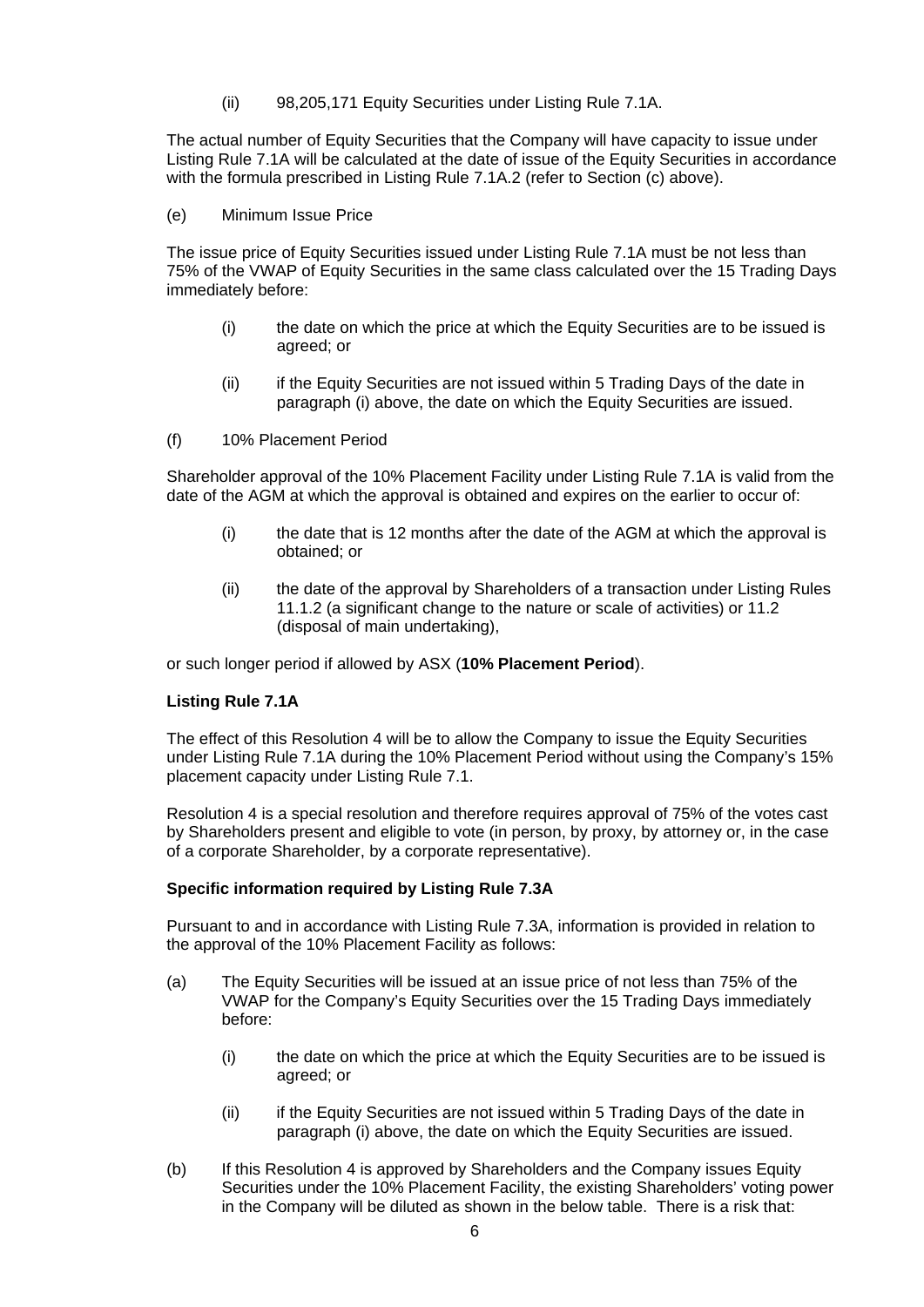- (i) the market price for the Company's Equity Securities may be significantly lower on the date of the issue of the Equity Securities than on the date of the Meeting; and
- (ii) the Equity Securities may be issued at a price that is at a discount to the market price for the Company's Equity Securities on the issue date or the Equity Securities are issued as part of consideration for the acquisition of a new asset,

which may have an effect on the amount of funds raised by the issue of the Equity Securities.

The table below shows the dilution of existing Shareholders on the basis of the current market price of Shares and the current number of Shares for variable "A" calculated in accordance with the formula in Listing Rule 7.1A.2 as at the date of this document.

The table shows:

- (i) two examples where variable "A" has increased by 50% and 100%. Variable "A" is based on the number of Shares the Company has on issue. The number of Shares on issue may increase as a result of issues of Shares that do not require Shareholder approval (for example, a pro rata entitlements issue or scrip issued under a takeover offer) or future specific placements under Listing Rule 7.1 that are approved at a future Shareholders' meeting; and
- (ii) two examples of where the issue price of Shares has decreased by 50% and increased by 100% as against the current market price.

|                                                  |                        | <b>Dilution</b>                                      |                                                     |                                                     |  |  |
|--------------------------------------------------|------------------------|------------------------------------------------------|-----------------------------------------------------|-----------------------------------------------------|--|--|
| Variable "A"<br>in Listing<br><b>Rule 7.1A.2</b> |                        | $0.2$ cents<br>50% decrease in<br><b>Issue Price</b> | $0.4 \text{ cents}$<br><b>Issue</b><br><b>Price</b> | 0.8 cents<br>100% increase in<br><b>Issue Price</b> |  |  |
| <b>Current</b><br><b>Variable A</b>              | 10% voting<br>dilution | 98,205,171 Shares                                    |                                                     |                                                     |  |  |
| 982,051,715<br><b>Shares</b>                     | <b>Funds</b><br>raised | \$196,410                                            | \$392,820                                           | \$785,641                                           |  |  |
| 50% increase<br>in current<br>Variable A         | 10% voting<br>dilution | 147,307,757 Shares                                   |                                                     |                                                     |  |  |
| 1,473,077,572<br><b>Shares</b>                   | <b>Funds</b><br>raised | \$294,615                                            | \$589,231                                           | \$1,178,462                                         |  |  |
| 100%<br>increase in<br>current                   | 10% voting<br>dilution | 196,410,343 Shares                                   |                                                     |                                                     |  |  |
| Variable A<br>1,964,103,430<br><b>Shares</b>     | <b>Funds</b><br>raised | \$392,820                                            | \$785,641                                           | \$1,571,282                                         |  |  |

#### *Table 1.*

The table has been prepared on the following assumptions: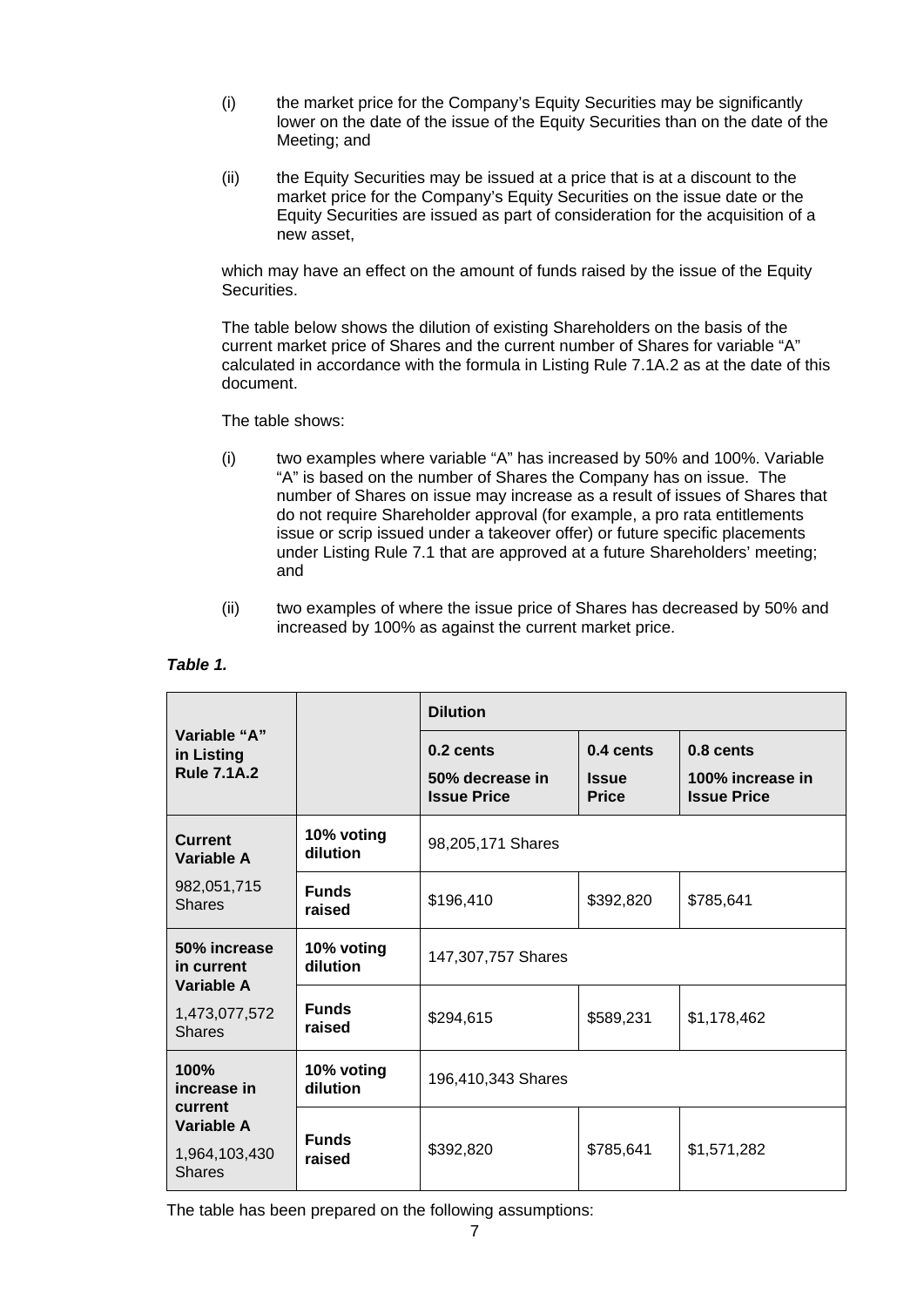- (i) No Options are issued and exercised into Shares before the date of the issue of the Equity Securities.
- (ii) The 10% voting dilution reflects the aggregate percentage dilution against the issued Share capital at the time of issue. This is why the voting dilution is shown in each example as 10%.
- (iii) The table shows only the effect of issue of Equity Securities under Listing Rule 7.1A, not under the 15% placement capacity under Listing Rule 7.1.
- (iv) The issue price is \$0.004, being the closing price of the Shares on ASX on 16 October 2015.
- (c) The Company will only issue and allot the Equity Securities during the Placement Period. The approval under Resolution 4 for the issue of the Equity Securities will cease to be valid in the event that Shareholders approve a transaction under Listing Rule 11.1.2 (a significant change to the nature or scale of activities) or Listing Rule 11.2 (disposal of main undertaking).
- (d) The Company may seek to issue the Equity Securities for the following purposes:
	- (i) for cash consideration, in which case the Company may use the funds raised towards making (or to securing the right to make) one or more acquisitions and/or to further its existing projects; and/or general working capital; or
	- (ii) non-cash consideration for the acquisition of (or securing the right to make acquisitions of) new projects and investments or to further its existing projects. In such circumstances the Company will provide a valuation of the non-cash consideration as required by Listing Rule 7.1A.3.

The Company will comply with the disclosure obligations under Listing Rules 7.1A(4) and 3.10.5A upon issue of any Equity Securities.

The Company's allocation policy is dependent on the prevailing market conditions at the time of any proposed issue pursuant to the 10% Placement Facility. The identity of the allottees of Equity Securities will be determined on a case-by-case basis having regard to the factors including but not limited to the following:

- (i) the methods of raising funds that are available to the Company, including but not limited to, rights issues or other issues in which existing security holders can participate;
- (ii) the effect of the issues of the Equity Securities on the control of the Company;
- (iii) the financial situation and solvency of the Company; and
- (iv) advice from corporate, financial and broking advisers (if applicable).

The allottees under the 10% Placement Facility have not been determined as at the date of this document but may include existing substantial Shareholders and/or new Shareholders who are not related parties or Associates of a related party of the Company.

(e) A voting exclusion statement is included in this document. At the date of this document, the Company has not approached any particular existing Shareholder or security holder or an identifiable class of existing security holder to participate in the issue of the Equity Securities. No existing Shareholder's votes will therefore be excluded under the voting exclusion in this document.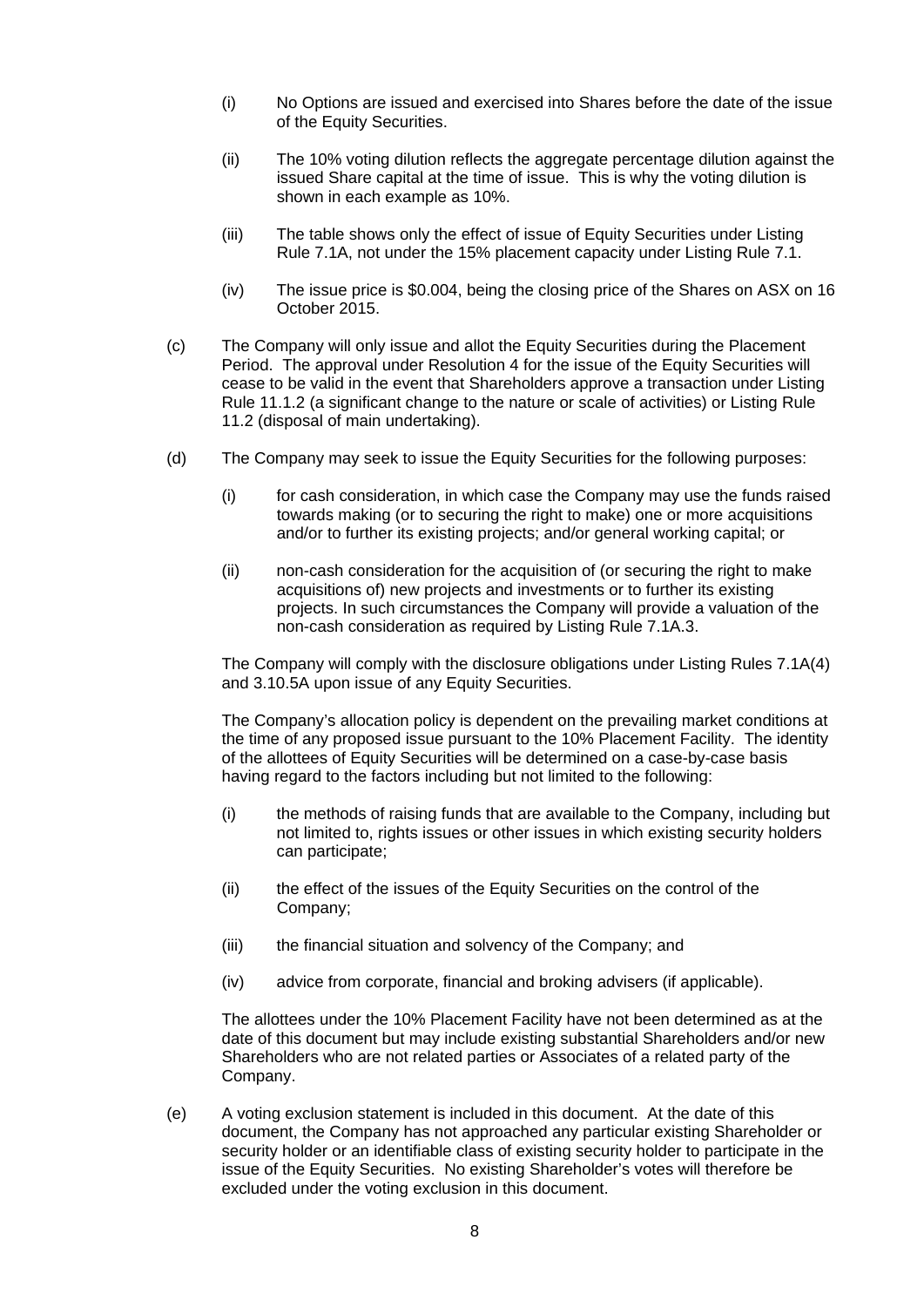(f) The allottees under the 10% Placement Facility have not been determined as at the date of this document but may include existing substantial Shareholders and/or new Shareholders who are not a related party or an Associate of a related party of the Company.

Further, if the Company is successful in acquiring new assets or investments, it is possible that the allottees under the 10% Placement Facility will be the vendors of the new assets or investments.

(g) The Company previously obtained Shareholder approval under Listing Rule 7.1A on 26 November 2014.

In accordance with Listing Rule 7.3 A.6 the total number of Equity Securities issued in the 12 months preceding the date of this document is Nil representing Nil% of the Equity Securities on issue at the commencement of the 12 month period.

The Company has issued the following Equity Securities in the 12 months preceding the date of this document:

| Date of | Number of         | Class                  | <i>Issue</i> | Discount to | Total         | Valuation | Allottee / |
|---------|-------------------|------------------------|--------------|-------------|---------------|-----------|------------|
| Issue   | <b>Securities</b> |                        | Price        | Market      | Consideration |           | Basis of   |
|         |                   |                        |              | price       |               |           | allotment  |
| Nil     | Nil               | Fully paid<br>ordinary | Nil          | Nil         | Nil           | N/A       | Nil        |

### *Table 2* **– Previous equity issues**

Shares

In the 12 months preceding the date of this document the Company has received total cash consideration of \$Nil.

The Board intends to use the working capital existing at the date of this document (which includes funds raised pursuant to the above placements) to provide working capital and to pursue its growth strategy with the flexibility to act quickly as potential business opportunities arise.

#### **Voting Exclusion**

A voting exclusion statement is included in this document. At the date of this document, the Company has not approached any particular existing Shareholder or security holder or an identifiable class of existing security holder to participate in the issue of the Equity Securities. No existing Shareholder's votes will therefore be excluded under the voting exclusion in this document.

#### **Directors' recommendation**

The Directors unanimously recommend that Shareholders vote in favour of this Resolution 4.

Resolution 4 is a special resolution and therefore requires approval of 75% of the votes cast by Shareholders present and eligible to vote (in person, by proxy, by attorney or, in the case of a corporate Shareholder, by a corporate representative).

The Chairman intends to vote all available proxies in favour of this Resolution 4.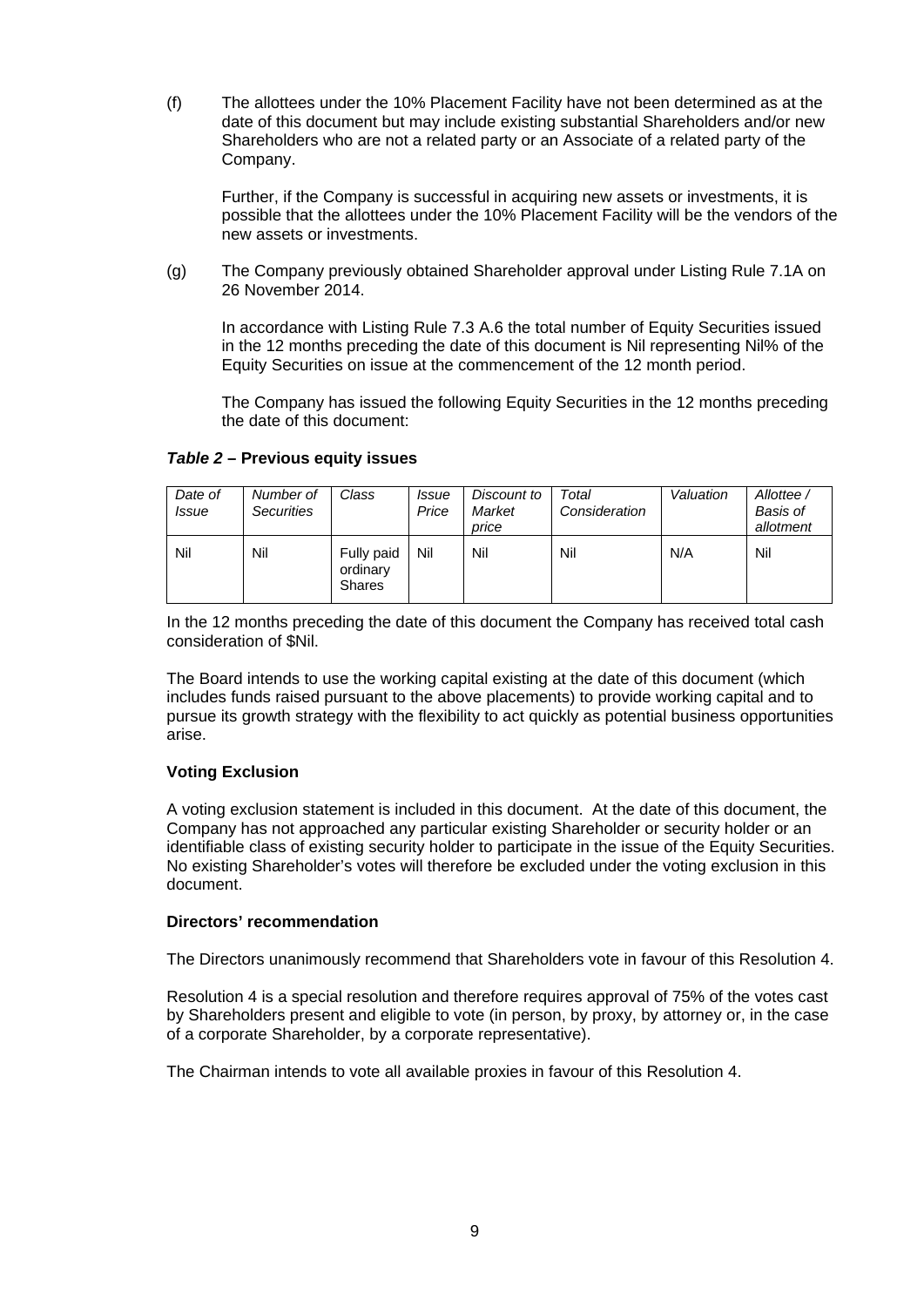## **VOTING ENTITI EMENT**

For the purposes of determining voting entitlements at the Meeting, Shares will be taken to be held by the persons who are registered as holding the Shares at 7.00pm (Sydney time) on 26 November 2015. Accordingly, transactions registered after that time will be disregarded in determining entitlements to attend and vote at the Meeting.

#### **PROXIES**

A proxy form is attached to this document.

#### **DEFINITIONS**

In these Explanatory Notes:

**ASX** means ASX Limited or the stock market operated by it, as the context requires.

**Board** means the board of Directors.

**Closely Related Party** (as defined in the Corporations Act) of a member of the Key Management Personnel for an entity means:

- (a) a spouse or child of the member; or
- (b) a child of the member's spouse; or
- (c) a dependant of the member or the member's spouse; or
- (d) anyone else who is one of the member's family and may be expected to influence the member, or be influenced by the member, in the member's dealing with the entity; or
- (e) a company the member controls; or
- (f) a person prescribed by the regulations made under the Corporations Act.

**Corporations Act** means the *Corporations Act 2001* (Cth).

**Company** means COALBANK Limited ACN 075 877 075.

**Directors** means the directors of the Company.

**Group** means the Company and its related bodies corporate.

**Key Management Personnel** has the definition given in the accounting standards as those persons having authority and responsibility for planning, directing and controlling the activities of the entity, directly and indirectly, including any director (whether executive or otherwise) of that entity.

**Listing Rule** means the listing rules of ASX Limited.

**Meeting** means the annual general meeting convened pursuant to this document.

**Proxy Form** means a proxy form accompanying this document.

**Shareholder** means a holder of Shares.

**Shares** means ordinary fully paid shares in the issued capital of the Company.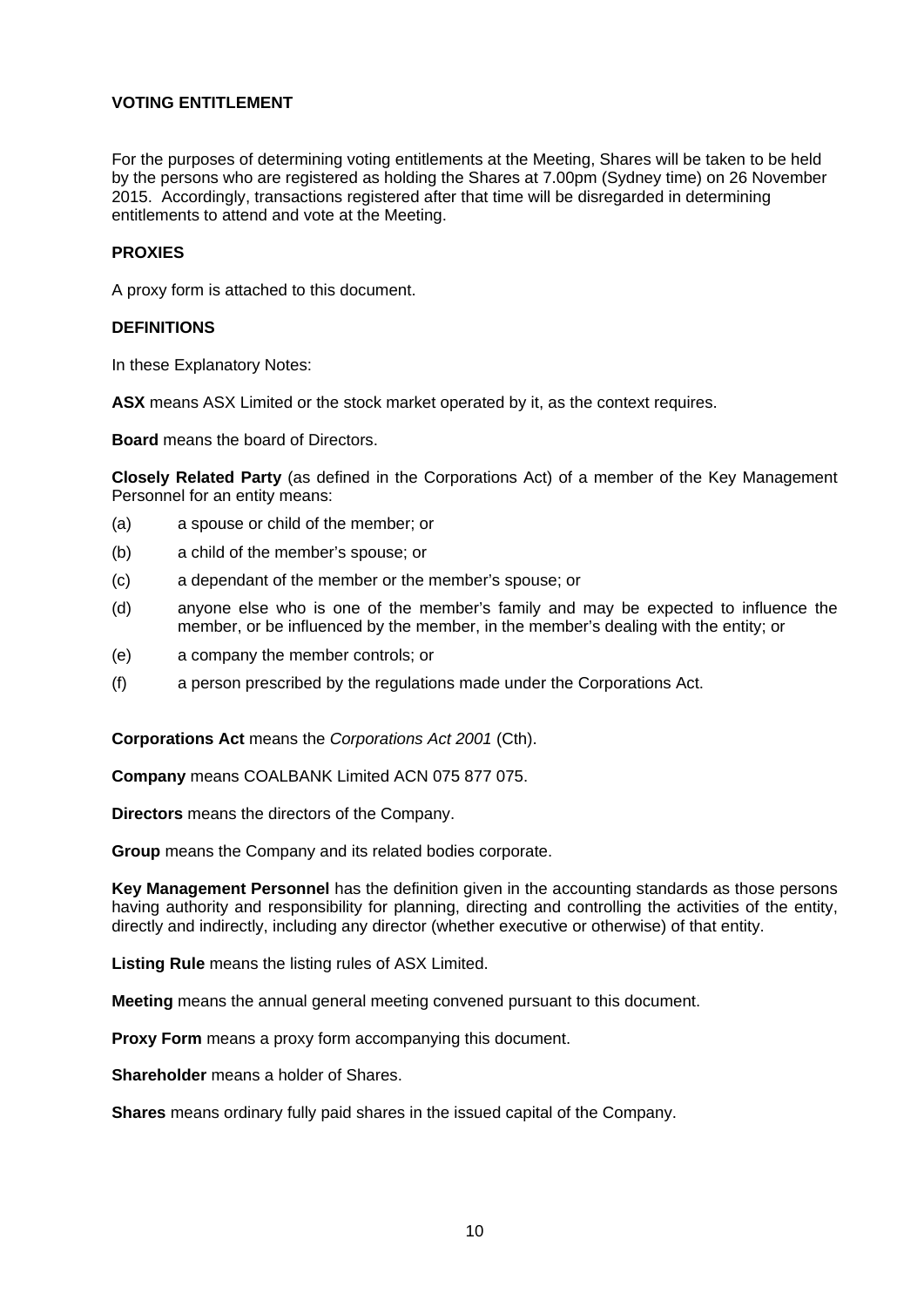

**Coalbank Limited**  ABN 20 075 877 075

| <b>LODGE YOUR VOTE</b> |                                                                                                                                    |  |  |  |
|------------------------|------------------------------------------------------------------------------------------------------------------------------------|--|--|--|
| ▩                      | <b>ONLINE</b><br>www.linkmarketservices.com.au                                                                                     |  |  |  |
|                        | <b>BY MAIL</b><br><b>Coalbank Limited</b><br>C/- Link Market Services Limited<br>Locked Bag A14<br>Sydney South NSW 1235 Australia |  |  |  |
| 昌                      | <b>BY FAX</b><br>+61 2 9287 0309                                                                                                   |  |  |  |
| ŧ                      | <b>BY HAND</b><br><b>Link Market Services Limited</b><br>1A Homebush Bay Drive, Rhodes NSW 2138                                    |  |  |  |
| $^\circledR$           | <b>ALL ENQUIRIES TO</b><br>Telephone: 1300 554 474                                                                                 |  |  |  |
|                        |                                                                                                                                    |  |  |  |



**X99999999999**

## PROXY FORM

I/We being a member(s) of Coalbank Limited and entitled to attend and vote hereby appoint:

#### APPOINT A PROXY

the Chairman of the Meeting *(mark box)*

OR if you are NOT appointing the Chairman of the Meeting as your proxy, please write the name of the person or body corporate you are appointing as your proxy

or failing the person or body corporate named, or if no person or body corporate is named, the Chairman of the Meeting, as my/our proxy to<br>act on my/our behalf (including to vote in accordance with the following directions act on my/our behalf (including to vote in accordance with the following directions or, if no directions have been given and to the extent permitted by the law, as the proxy sees fit) at the Annual General Meeting of the Company to be held at 9:30am (Brisbane time) on Monday, (the Meeting) and at any postponement or adjournment of the Meeting.

Important for Resolution 1: If the Chairman of the Meeting is your proxy, either by appointment or by default, and you have not indicated your voting intention below, you expressly authorise the Chairman of the Meeting to exercise the proxy in respect of Resolution 1, even though the Resolution is connected directly or indirectly with the remuneration of a member of the Company's Key Management Personnel (KMP).

The Chairman of the Meeting intends to vote undirected proxies in favour of each item of business.

## VOTING DIRECTIONS

Proxies will only be valid and accepted by the Company if they are signed and received no later than 48 hours before the Meeting. Please read the voting instructions overleaf before marking any boxes with an  $\boxtimes$ 

**Resolutions** 

For Against Abstain\*

STEP 2 2 Re-Election of Director – Mr Anthony Chan

STEP 3

- 3 Re-Election of Director Dr George Lam
- 4 Approval of 10% Placement Facility

1 Adoption of Remuneration Report

 $\bigcirc$  \* If you mark the Abstain box for a particular Item, you are directing your proxy not to vote on your behalf on a show of hands or on a poll and your votes will not be counted in computing the required majority on a

## SIGNATURE OF SHAREHOLDERS – THIS MUST BE COMPLETED

Shareholder 1 (Individual) Joint Shareholder 2 (Individual) Joint Shareholder 3 (Individual)

#### Sole Director and Sole Company Secretary Director/Company Secretary (Delete one) Director

This form should be signed by the shareholder. If a joint holding, either shareholder may sign. If signed by the shareholder's attorney, the power of attorney must have been previously noted by the registry or a certified copy attached to this form. If executed by a company, the form must be executed in accordance with the company's constitution and the *Corporations Act 2001* (Cth).



**CBQ PRX501C**